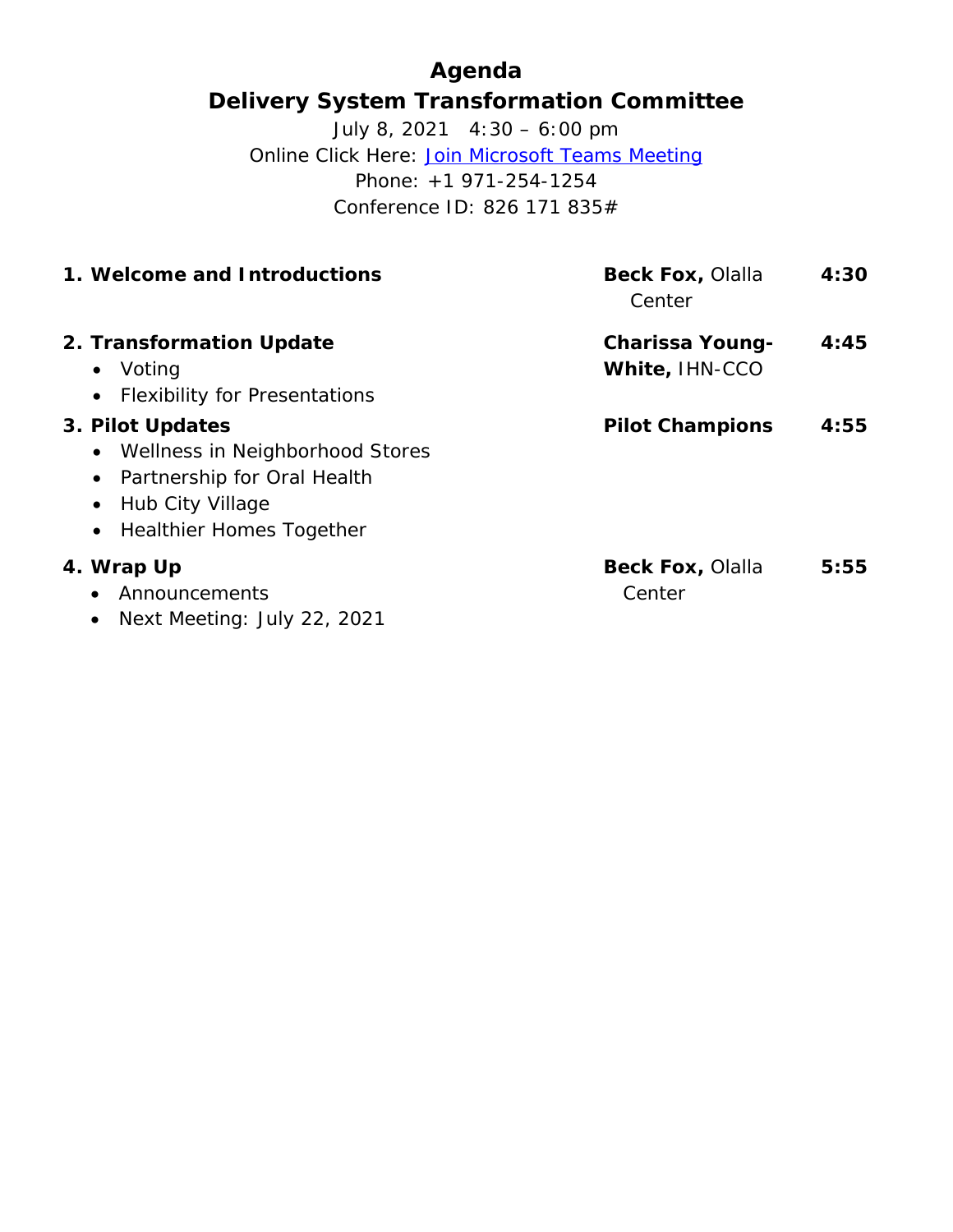| Acronym      | Meaning                                                            |
|--------------|--------------------------------------------------------------------|
| <b>ACEs</b>  | <b>Adverse Childhood Experiences</b>                               |
| <b>APM</b>   | <b>Alternative Payment Methodology</b>                             |
| CAC          | <b>Community Advisory Council</b>                                  |
| <b>CCO</b>   | <b>Coordinated Care Organization</b>                               |
| <b>CEO</b>   | <b>Chief Executive Officer</b>                                     |
| <b>CHIP</b>  | <b>Community Health Improvement Plan</b>                           |
| <b>CHW</b>   | <b>Community Health Worker</b>                                     |
| COO          | <b>Chief Operations Officer</b>                                    |
| <b>CRC</b>   | <b>Colorectal Cancer</b>                                           |
| <b>DST</b>   | <b>Delivery System Transformation Committee</b>                    |
| <b>ED</b>    | <b>Emergency Department</b>                                        |
| <b>EHR</b>   | <b>Electronic Health Records</b>                                   |
| <b>ER</b>    | <b>Emergency Room</b>                                              |
| <b>HE</b>    | <b>Health Equity</b>                                               |
| HN           | <b>Health Navigator</b>                                            |
| <b>HRS</b>   | <b>Health Related Services</b>                                     |
| IHN-CCO      | <b>InterCommunity Health Network Coordinated Care Organization</b> |
| <b>LCSW</b>  | <b>Licensed Clinical Social Worker</b>                             |
| <b>MOU</b>   | <b>Memorandum of Understanding</b>                                 |
| <b>OHA</b>   | <b>Oregon Health Authority</b>                                     |
| <b>PCP</b>   | <b>Primary Care Physician</b>                                      |
| <b>PCPCH</b> | <b>Patient-Centered Primary Care Home</b>                          |
| <b>PMPM</b>  | Per Member Per Month                                               |
| <b>PSS</b>   | <b>Peer Support Specialist</b>                                     |
| <b>PWS</b>   | <b>Peer Wellness Specialist</b>                                    |
| <b>RFP</b>   | <b>Request for Proposal</b>                                        |
| <b>RHIC</b>  | <b>Regional Health Information Collaborative</b>                   |
| <b>RPC</b>   | <b>Regional Planning Council</b>                                   |
| <b>SDoH</b>  | Social Determinants of Health                                      |
| <b>SHP</b>   | <b>Samaritan Health Plans</b>                                      |
| <b>SHS</b>   | <b>Samaritan Health Services</b>                                   |
| <b>SOW</b>   | <b>Statement of Work</b>                                           |
| TI           | <b>Trauma Informed</b>                                             |
| <b>THW</b>   | <b>Traditional Health Worker</b>                                   |
| <b>TQS</b>   | <b>Transformation and Quality Strategy</b>                         |
| <b>UCC</b>   | <b>Universal Care Coordination</b>                                 |
| <b>VbP</b>   | <b>Value Based Payments</b>                                        |
| WG           | Workgroup                                                          |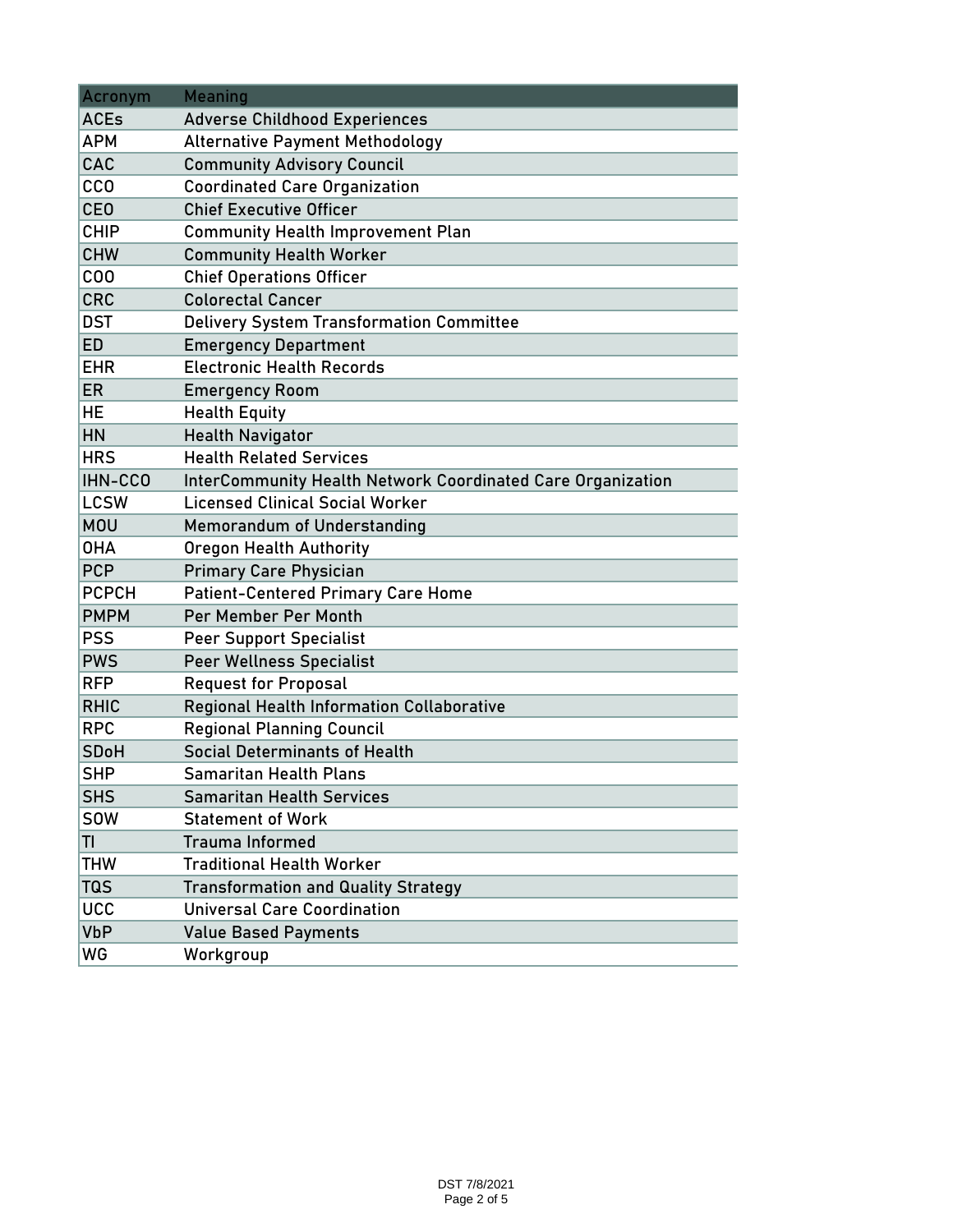# **Delivery System Transformation (DST) Pilots and Workgroups**

| 1/1/20<br>6/30/21<br><b>Bravery Center</b><br><b>Olalla Center</b><br>Lincoln<br>1/1/21<br>12/31/21<br><b>CommCard Program</b><br>The Arc of Benton County<br><b>Benton</b><br>Benton, Lincoln,<br>1/1/21<br>12/31/21<br><b>Community Doula Program</b><br>Heart of the Valley Birth & Beyond<br>Linn<br>1/1/21<br>12/31/21<br><b>Culture of Supports</b><br><b>North End Senior Solutions</b><br>Lincoln<br>Benton, Lincoln,<br>1/1/21<br>12/31/21<br><b>Disability Equity Center</b><br><b>Disability Equity Center</b><br>Linn<br>1/1/21<br>12/31/21<br><b>ENLACES</b><br><b>Casa Latinos Unidos</b><br>Benton, Linn<br>Benton; Lincoln;<br>5/1/15<br><b>InterCommunity Health Network CCO</b><br><b>Health Equity Workgroup</b><br>present<br>Linn<br>1/1/21<br>12/31/21<br><b>Healthy Homes Together</b><br>Albany Partnership for Housing, Family Tree Relief Nursery<br>Linn<br>1/1/20<br>12/31/21<br><b>Hub City Village</b><br><b>Creating Housing Coalition</b><br>Linn<br>Lincoln County Health and Human Services, Confederated<br><b>Hepatitis C Virus Outreach</b><br>1/1/21<br>12/31/21<br>Lincoln<br><b>Screening &amp; Treatment</b><br><b>Tribes of the Siletz Indians</b><br><b>Integrated Foster Child</b><br>Benton; Lincoln;<br>1/1/19<br>12/31/21<br><b>Samaritan Health Services</b><br>Wellbeing<br>Linn<br><b>Linn County Crisis Outreach</b><br>1/1/21<br>12/31/21<br><b>Family Assistance and Resource Center Group</b><br>Linn<br>Response<br>Samaritan Health Services, Linn County Mental Health,<br>1/1/21<br>12/31/21<br><b>Mental Health Home Clinic</b><br>Linn<br>C.H.A.N.C.E.<br><b>Navigation to Permanent</b><br>1/1/20<br>12/31/21<br><b>Lincoln County Sheriff's Office</b><br>Lincoln<br><b>Supportive Housing</b><br>1/1/21<br>12/31/21<br>Linn<br>Partnership for Oral Health<br><b>Capitol Dental Care</b><br>1/1/19<br>12/31/21<br><b>Capitol Dental Care, Lebanon Community Hospital</b><br><b>Reduce and Improve</b><br>Linn<br><b>Social Determinants of</b><br>Benton; Lincoln;<br>11/16/17<br><b>InterCommunity Health Network CCO</b><br>present<br><b>Health Workgroup</b><br>Linn<br><b>Skills and Connections to</b><br>1/1/20<br>12/31/21<br><b>Corvallis Housing First</b><br><b>Benton</b><br><b>Support Housing</b><br><b>Traditional Health Workers</b><br>Benton; Lincoln;<br>5/21/13<br><b>InterCommunity Health Network CCO</b><br>present<br>Workgroup<br>Linn<br><b>Universal Care Coordination</b><br>Benton; Lincoln;<br><b>InterCommunity Health Network CCO</b><br>6/26/17<br>On Hiatus<br>Workgroup<br>Linn<br><b>Wellness in Neighborhood</b><br>1/1/20<br>12/31/21<br>OSU Center for Health Innovation, Linn County Public Health<br>Linn<br><b>Stores</b><br>1/1/20<br><b>Wellness to Smiles</b><br>12/31/21<br><b>Advantage Dental from DentaQuest</b><br>Lincoln<br>DST 7/8/2021 | <b>Acronym</b> | <b>Project</b> | <b>Sites</b> | <b>Counties</b> | <b>Start</b> | <b>End</b> |
|-------------------------------------------------------------------------------------------------------------------------------------------------------------------------------------------------------------------------------------------------------------------------------------------------------------------------------------------------------------------------------------------------------------------------------------------------------------------------------------------------------------------------------------------------------------------------------------------------------------------------------------------------------------------------------------------------------------------------------------------------------------------------------------------------------------------------------------------------------------------------------------------------------------------------------------------------------------------------------------------------------------------------------------------------------------------------------------------------------------------------------------------------------------------------------------------------------------------------------------------------------------------------------------------------------------------------------------------------------------------------------------------------------------------------------------------------------------------------------------------------------------------------------------------------------------------------------------------------------------------------------------------------------------------------------------------------------------------------------------------------------------------------------------------------------------------------------------------------------------------------------------------------------------------------------------------------------------------------------------------------------------------------------------------------------------------------------------------------------------------------------------------------------------------------------------------------------------------------------------------------------------------------------------------------------------------------------------------------------------------------------------------------------------------------------------------------------------------------------------------------------------------------------------------------------------------------------------------------------------------------------------------------------------------------------------------------------------------------------------------------------------------------------------------------------------------------------------------------------------|----------------|----------------|--------------|-----------------|--------------|------------|
|                                                                                                                                                                                                                                                                                                                                                                                                                                                                                                                                                                                                                                                                                                                                                                                                                                                                                                                                                                                                                                                                                                                                                                                                                                                                                                                                                                                                                                                                                                                                                                                                                                                                                                                                                                                                                                                                                                                                                                                                                                                                                                                                                                                                                                                                                                                                                                                                                                                                                                                                                                                                                                                                                                                                                                                                                                                             | <b>BRAVE</b>   |                |              |                 |              |            |
|                                                                                                                                                                                                                                                                                                                                                                                                                                                                                                                                                                                                                                                                                                                                                                                                                                                                                                                                                                                                                                                                                                                                                                                                                                                                                                                                                                                                                                                                                                                                                                                                                                                                                                                                                                                                                                                                                                                                                                                                                                                                                                                                                                                                                                                                                                                                                                                                                                                                                                                                                                                                                                                                                                                                                                                                                                                             | <b>CCP</b>     |                |              |                 |              |            |
|                                                                                                                                                                                                                                                                                                                                                                                                                                                                                                                                                                                                                                                                                                                                                                                                                                                                                                                                                                                                                                                                                                                                                                                                                                                                                                                                                                                                                                                                                                                                                                                                                                                                                                                                                                                                                                                                                                                                                                                                                                                                                                                                                                                                                                                                                                                                                                                                                                                                                                                                                                                                                                                                                                                                                                                                                                                             | <b>CDP</b>     |                |              |                 |              |            |
|                                                                                                                                                                                                                                                                                                                                                                                                                                                                                                                                                                                                                                                                                                                                                                                                                                                                                                                                                                                                                                                                                                                                                                                                                                                                                                                                                                                                                                                                                                                                                                                                                                                                                                                                                                                                                                                                                                                                                                                                                                                                                                                                                                                                                                                                                                                                                                                                                                                                                                                                                                                                                                                                                                                                                                                                                                                             | <b>CSUP</b>    |                |              |                 |              |            |
|                                                                                                                                                                                                                                                                                                                                                                                                                                                                                                                                                                                                                                                                                                                                                                                                                                                                                                                                                                                                                                                                                                                                                                                                                                                                                                                                                                                                                                                                                                                                                                                                                                                                                                                                                                                                                                                                                                                                                                                                                                                                                                                                                                                                                                                                                                                                                                                                                                                                                                                                                                                                                                                                                                                                                                                                                                                             | <b>DEC</b>     |                |              |                 |              |            |
|                                                                                                                                                                                                                                                                                                                                                                                                                                                                                                                                                                                                                                                                                                                                                                                                                                                                                                                                                                                                                                                                                                                                                                                                                                                                                                                                                                                                                                                                                                                                                                                                                                                                                                                                                                                                                                                                                                                                                                                                                                                                                                                                                                                                                                                                                                                                                                                                                                                                                                                                                                                                                                                                                                                                                                                                                                                             | <b>ENLACES</b> |                |              |                 |              |            |
|                                                                                                                                                                                                                                                                                                                                                                                                                                                                                                                                                                                                                                                                                                                                                                                                                                                                                                                                                                                                                                                                                                                                                                                                                                                                                                                                                                                                                                                                                                                                                                                                                                                                                                                                                                                                                                                                                                                                                                                                                                                                                                                                                                                                                                                                                                                                                                                                                                                                                                                                                                                                                                                                                                                                                                                                                                                             | <b>HEWG</b>    |                |              |                 |              |            |
|                                                                                                                                                                                                                                                                                                                                                                                                                                                                                                                                                                                                                                                                                                                                                                                                                                                                                                                                                                                                                                                                                                                                                                                                                                                                                                                                                                                                                                                                                                                                                                                                                                                                                                                                                                                                                                                                                                                                                                                                                                                                                                                                                                                                                                                                                                                                                                                                                                                                                                                                                                                                                                                                                                                                                                                                                                                             | <b>HHT</b>     |                |              |                 |              |            |
|                                                                                                                                                                                                                                                                                                                                                                                                                                                                                                                                                                                                                                                                                                                                                                                                                                                                                                                                                                                                                                                                                                                                                                                                                                                                                                                                                                                                                                                                                                                                                                                                                                                                                                                                                                                                                                                                                                                                                                                                                                                                                                                                                                                                                                                                                                                                                                                                                                                                                                                                                                                                                                                                                                                                                                                                                                                             | <b>HUBV</b>    |                |              |                 |              |            |
|                                                                                                                                                                                                                                                                                                                                                                                                                                                                                                                                                                                                                                                                                                                                                                                                                                                                                                                                                                                                                                                                                                                                                                                                                                                                                                                                                                                                                                                                                                                                                                                                                                                                                                                                                                                                                                                                                                                                                                                                                                                                                                                                                                                                                                                                                                                                                                                                                                                                                                                                                                                                                                                                                                                                                                                                                                                             | <b>HVOST</b>   |                |              |                 |              |            |
|                                                                                                                                                                                                                                                                                                                                                                                                                                                                                                                                                                                                                                                                                                                                                                                                                                                                                                                                                                                                                                                                                                                                                                                                                                                                                                                                                                                                                                                                                                                                                                                                                                                                                                                                                                                                                                                                                                                                                                                                                                                                                                                                                                                                                                                                                                                                                                                                                                                                                                                                                                                                                                                                                                                                                                                                                                                             | <b>IFCW</b>    |                |              |                 |              |            |
|                                                                                                                                                                                                                                                                                                                                                                                                                                                                                                                                                                                                                                                                                                                                                                                                                                                                                                                                                                                                                                                                                                                                                                                                                                                                                                                                                                                                                                                                                                                                                                                                                                                                                                                                                                                                                                                                                                                                                                                                                                                                                                                                                                                                                                                                                                                                                                                                                                                                                                                                                                                                                                                                                                                                                                                                                                                             | <b>LCCOR</b>   |                |              |                 |              |            |
|                                                                                                                                                                                                                                                                                                                                                                                                                                                                                                                                                                                                                                                                                                                                                                                                                                                                                                                                                                                                                                                                                                                                                                                                                                                                                                                                                                                                                                                                                                                                                                                                                                                                                                                                                                                                                                                                                                                                                                                                                                                                                                                                                                                                                                                                                                                                                                                                                                                                                                                                                                                                                                                                                                                                                                                                                                                             | <b>MHHC</b>    |                |              |                 |              |            |
|                                                                                                                                                                                                                                                                                                                                                                                                                                                                                                                                                                                                                                                                                                                                                                                                                                                                                                                                                                                                                                                                                                                                                                                                                                                                                                                                                                                                                                                                                                                                                                                                                                                                                                                                                                                                                                                                                                                                                                                                                                                                                                                                                                                                                                                                                                                                                                                                                                                                                                                                                                                                                                                                                                                                                                                                                                                             | <b>NPSH</b>    |                |              |                 |              |            |
|                                                                                                                                                                                                                                                                                                                                                                                                                                                                                                                                                                                                                                                                                                                                                                                                                                                                                                                                                                                                                                                                                                                                                                                                                                                                                                                                                                                                                                                                                                                                                                                                                                                                                                                                                                                                                                                                                                                                                                                                                                                                                                                                                                                                                                                                                                                                                                                                                                                                                                                                                                                                                                                                                                                                                                                                                                                             | <b>POH</b>     |                |              |                 |              |            |
|                                                                                                                                                                                                                                                                                                                                                                                                                                                                                                                                                                                                                                                                                                                                                                                                                                                                                                                                                                                                                                                                                                                                                                                                                                                                                                                                                                                                                                                                                                                                                                                                                                                                                                                                                                                                                                                                                                                                                                                                                                                                                                                                                                                                                                                                                                                                                                                                                                                                                                                                                                                                                                                                                                                                                                                                                                                             | <b>RDUC</b>    |                |              |                 |              |            |
|                                                                                                                                                                                                                                                                                                                                                                                                                                                                                                                                                                                                                                                                                                                                                                                                                                                                                                                                                                                                                                                                                                                                                                                                                                                                                                                                                                                                                                                                                                                                                                                                                                                                                                                                                                                                                                                                                                                                                                                                                                                                                                                                                                                                                                                                                                                                                                                                                                                                                                                                                                                                                                                                                                                                                                                                                                                             | <b>SDoHWG</b>  |                |              |                 |              |            |
|                                                                                                                                                                                                                                                                                                                                                                                                                                                                                                                                                                                                                                                                                                                                                                                                                                                                                                                                                                                                                                                                                                                                                                                                                                                                                                                                                                                                                                                                                                                                                                                                                                                                                                                                                                                                                                                                                                                                                                                                                                                                                                                                                                                                                                                                                                                                                                                                                                                                                                                                                                                                                                                                                                                                                                                                                                                             | <b>SKIL</b>    |                |              |                 |              |            |
|                                                                                                                                                                                                                                                                                                                                                                                                                                                                                                                                                                                                                                                                                                                                                                                                                                                                                                                                                                                                                                                                                                                                                                                                                                                                                                                                                                                                                                                                                                                                                                                                                                                                                                                                                                                                                                                                                                                                                                                                                                                                                                                                                                                                                                                                                                                                                                                                                                                                                                                                                                                                                                                                                                                                                                                                                                                             | <b>THWWG</b>   |                |              |                 |              |            |
|                                                                                                                                                                                                                                                                                                                                                                                                                                                                                                                                                                                                                                                                                                                                                                                                                                                                                                                                                                                                                                                                                                                                                                                                                                                                                                                                                                                                                                                                                                                                                                                                                                                                                                                                                                                                                                                                                                                                                                                                                                                                                                                                                                                                                                                                                                                                                                                                                                                                                                                                                                                                                                                                                                                                                                                                                                                             | <b>UCCWG</b>   |                |              |                 |              |            |
|                                                                                                                                                                                                                                                                                                                                                                                                                                                                                                                                                                                                                                                                                                                                                                                                                                                                                                                                                                                                                                                                                                                                                                                                                                                                                                                                                                                                                                                                                                                                                                                                                                                                                                                                                                                                                                                                                                                                                                                                                                                                                                                                                                                                                                                                                                                                                                                                                                                                                                                                                                                                                                                                                                                                                                                                                                                             | <b>WINS</b>    |                |              |                 |              |            |
|                                                                                                                                                                                                                                                                                                                                                                                                                                                                                                                                                                                                                                                                                                                                                                                                                                                                                                                                                                                                                                                                                                                                                                                                                                                                                                                                                                                                                                                                                                                                                                                                                                                                                                                                                                                                                                                                                                                                                                                                                                                                                                                                                                                                                                                                                                                                                                                                                                                                                                                                                                                                                                                                                                                                                                                                                                                             | WtoS           |                |              |                 |              |            |

Page 3 of 5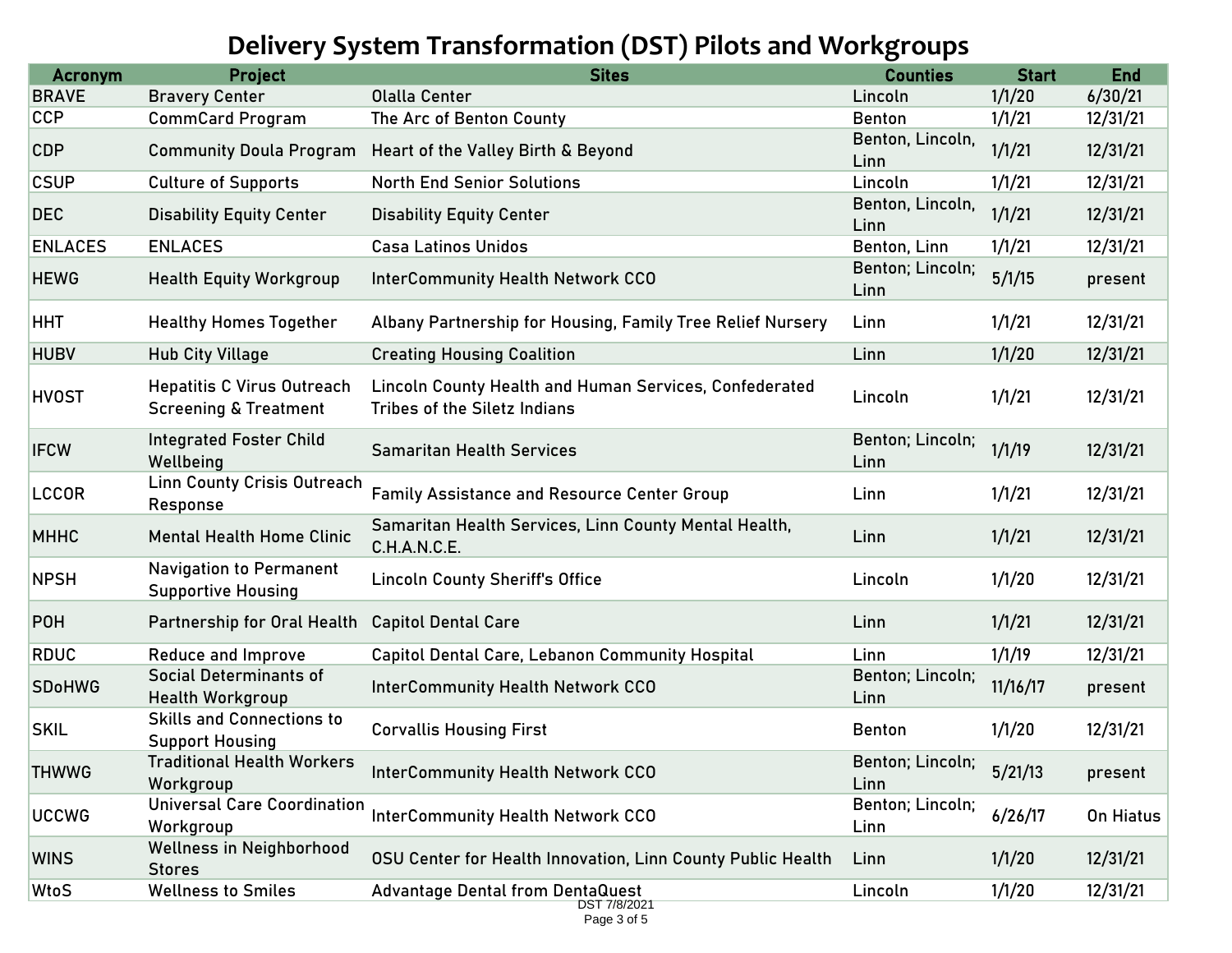# **Delivery System Transformation Committee (DST) 2021 Calendar**

| January                                                                                                                                                            | 7            | Strategic Planning: Overview and Charter               |                     |                                                              |                   |                                    | June           | 10                                                                      | <b>Intern Presentations</b>                                                    |  | <b>LOI</b> Decisions                 |  |  |
|--------------------------------------------------------------------------------------------------------------------------------------------------------------------|--------------|--------------------------------------------------------|---------------------|--------------------------------------------------------------|-------------------|------------------------------------|----------------|-------------------------------------------------------------------------|--------------------------------------------------------------------------------|--|--------------------------------------|--|--|
|                                                                                                                                                                    | 21           | Strategic Planning: Charter, Workgroups, Engagement    |                     |                                                              |                   |                                    | 24             | <b>Transformatio</b><br>n Update                                        | <b>Pilot Updates</b>                                                           |  |                                      |  |  |
| February                                                                                                                                                           | 4            | <b>HSPO</b>                                            | <b>PWST</b>         | <b>Strategic Planning:</b><br><b>UCC &amp; Health Equity</b> |                   |                                    | July           | 8                                                                       | Transformatio<br><b>Pilot Updates</b><br>n Update                              |  |                                      |  |  |
|                                                                                                                                                                    | 18           | <b>DOUL</b>                                            | <b>RDUC</b>         | <b>Strategic Planning:</b><br><b>UCC Workgroup</b>           |                   |                                    |                | 22                                                                      | Proposal Review and Discussion (RFP2)                                          |  |                                      |  |  |
| March                                                                                                                                                              | 4            | <b>Strategic Planning: Pilots/RFP</b>                  |                     |                                                              |                   |                                    |                | 5                                                                       | <b>Proposal Decisions (RFP2)</b>                                               |  |                                      |  |  |
|                                                                                                                                                                    | 18           | Pilot<br><b>Updates</b>                                |                     | Strategic Planning: Request for Proposal (RFP)               |                   |                                    | August         | 12                                                                      |                                                                                |  | <b>Proposal Presentations (RFP1)</b> |  |  |
|                                                                                                                                                                    | $\mathbf{1}$ | <b>RFP Decisions</b>                                   |                     |                                                              |                   |                                    |                |                                                                         | <b>August 19: Regional Planning Council for Pilot Final Approval</b><br>(RFP2) |  |                                      |  |  |
| April                                                                                                                                                              | 15           | <b>Finalizing RFP</b>                                  |                     |                                                              |                   |                                    | 19             | <b>Proposal Presentations (RFP1)</b>                                    |                                                                                |  |                                      |  |  |
|                                                                                                                                                                    | 29           | <b>Workgroup Updates</b><br><b>RFP Final Decisions</b> |                     |                                                              |                   |                                    | $\overline{2}$ | <b>Proposal Presentations (RFP1)</b>                                    |                                                                                |  |                                      |  |  |
| May                                                                                                                                                                | 13           | Proposal Criteria/Scorecard Review                     |                     |                                                              |                   | September                          | 16             | <b>Proposal Decisions (RFP1)</b>                                        |                                                                                |  |                                      |  |  |
|                                                                                                                                                                    | 27           |                                                        | <b>Board Update</b> | <b>LOI</b> Discussion                                        | Scoring<br>Matrix |                                    |                |                                                                         | <b>Workgroup Updates</b>                                                       |  |                                      |  |  |
| <b>KEY</b>                                                                                                                                                         |              |                                                        |                     |                                                              |                   |                                    |                | October 7: Regional Planning Council for Pilot Final Approval<br>(RFP1) |                                                                                |  |                                      |  |  |
| Tentative closeout<br><b>Booked closeout</b>                                                                                                                       |              |                                                        |                     |                                                              |                   | <b>October</b>                     | 14             | Trauma Informed Care Facilitated Discussion                             |                                                                                |  |                                      |  |  |
| <b>Tentative RFP</b><br><b>Booked RFP</b>                                                                                                                          |              |                                                        |                     |                                                              | 28                | <b>Pilot Updates</b>               |                |                                                                         |                                                                                |  |                                      |  |  |
| Booked strategic planning<br>Tentative strategic planning                                                                                                          |              |                                                        |                     | $_{\rm Nov}$                                                 | 11                | Safe and Inclusive Spaces Training |                |                                                                         |                                                                                |  |                                      |  |  |
|                                                                                                                                                                    |              | <b>Tentative miscellaneous</b>                         |                     | <b>Booked miscellaneous</b>                                  |                   |                                    | $_{\rm Dec}$   | 9                                                                       |                                                                                |  |                                      |  |  |
| <b>Booked training</b><br>Tentative training<br>Tentative update<br><b>Booked update</b><br>DST 7/8/2021<br>Tentative workgroup<br>Booked workgroup<br>Page 4 of 5 |              |                                                        |                     |                                                              |                   |                                    |                |                                                                         |                                                                                |  |                                      |  |  |